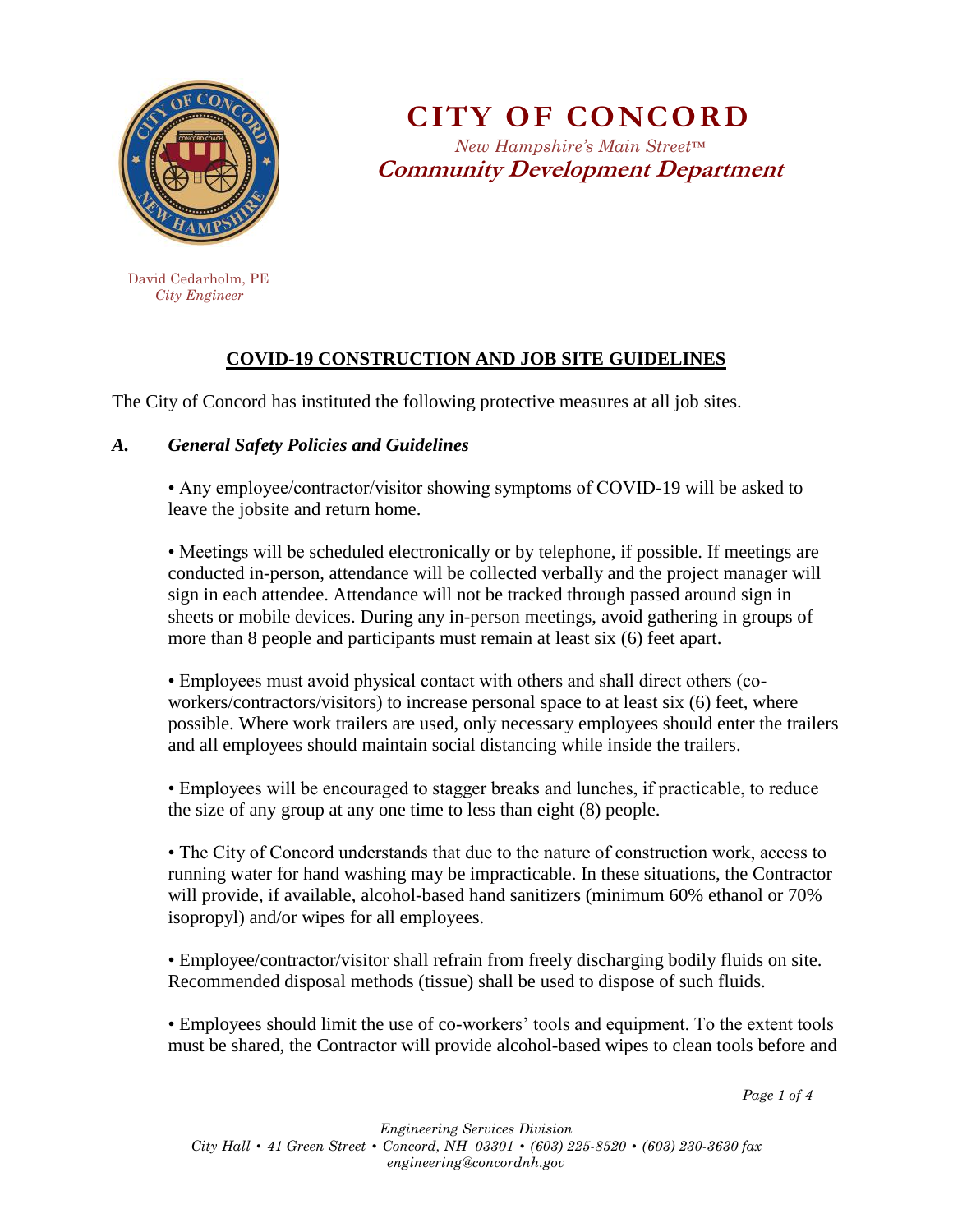after use. When cleaning tools and equipment, the Contractor should consult the manufacturer's recommendations for proper cleaning techniques and restrictions.

• Employees are encouraged to limit the need for N95 respirator use by using engineering and work practice controls to minimize dust. Such controls include the use of water delivery and dust collection systems, as well as limiting exposure time.

• On critical infrastructure projects, the Contractor will divide crews/staff into two (2) groups where possible so that projects can continue working effectively in the event that one of the divided teams is required to quarantine.

• As part of the division of crews/staff, the Contractor will divide employees into dedicated shifts, at which point employees will remain with their dedicated shifts for the remainder of the project. If there is a legitimate reason for an employee to change shifts, the Contractor will have sole discretion in making that alteration.

• Employees are encouraged to minimize ride sharing. While in vehicles, employees must ensure adequate ventilation.

• If practicable, each employee should use/drive the same truck or piece of equipment every shift.

• In lieu of using a common source of drinking water, such as a cooler, employees should use individual water bottles.

#### *B. Additional Site Specific Job Site Safety Precautions*

*Workers Entering Occupied Building and Homes* 

• Construction and maintenance activities within occupied homes, office buildings, and other establishments, present unique hazards with regards to COVID-19 exposures. Everyone working within such establishments should evaluate the specific hazards when determining best practices related to COVID-19.

• During this work, employees must sanitize the work areas upon arrival, throughout the workday, and immediately before departure. The Contractor will provide alcohol-based wipes for this purpose.

• Employees should ask other occupants to keep a personal distance of six (6) feet at a minimum. Workers should wash or sanitize hands immediately before starting and after completing the work.

#### *Job Site Visitors*

• The number of visitors to the job site, including the trailer or office, will be limited to only those necessary for the work.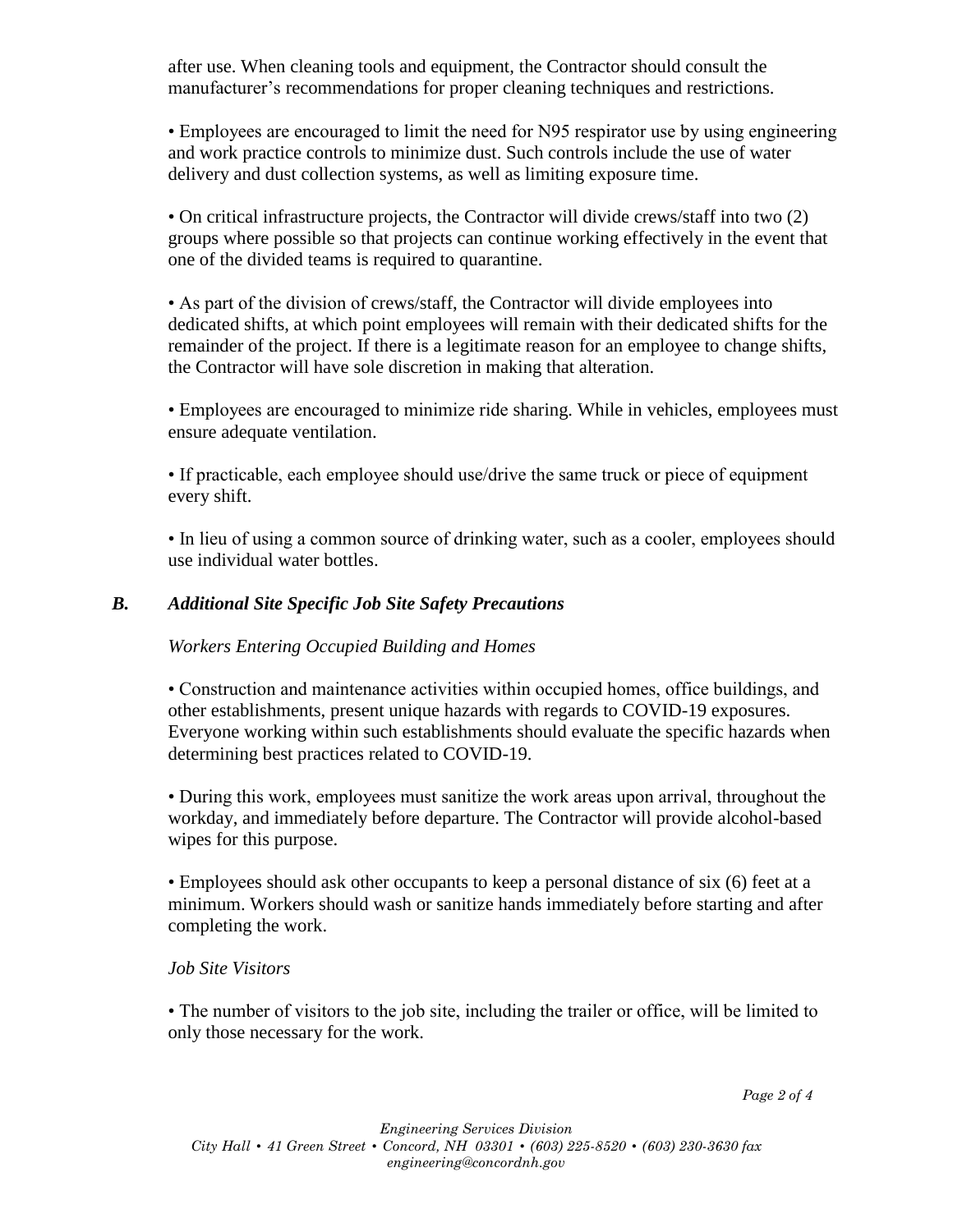• All visitors will be screened in advance of arriving on the job site. If the visitor answers "yes" to any of the following questions, he/she should not be permitted to access the jobsite:

o Have you been confirmed positive for COVID-19?

o Are you currently experiencing, or recently experienced, any acute respiratory illness symptoms such as fever, cough, or shortness of breath?

o Have you been in close contact with any persons who have been confirmed positive for COVID-19?

o Have you been in close contact with any persons who have traveled and are also exhibiting acute respiratory illness symptoms?

• Site deliveries will be permitted but should be properly coordinated in line with the Contractor's minimal contact and cleaning protocols. Delivery personnel should remain in their vehicles if at all possible.

### *Personal Protective Equipment (PPE) and Work Practice Controls*

• In addition to regular PPE for workers engaged in various tasks (fall protection, hard hats, hearing protection), the Contractor will also provide:

o Gloves: Gloves should be worn at all times while on-site. The type of glove worn should be appropriate to the task. If gloves are not typically required for the task, then any type of glove is acceptable, including latex gloves. Employees should avoid sharing gloves.

- o Eye protection: Eye protection should be worn at all times while on site.
- o Masks: It is recommended that masks be worn by all site personnel.

• Due to the current shortage of N95 respirators, the following Work Practice Controls should be followed:

o Keep dust down by using engineering and work practice controls, specifically through the use of water delivery and dust collection systems.

o Limit exposure time to the extent practicable.

o Isolate workers in dusty operations by using a containment structure or distance to limit dust exposure to those employees who are conducting the tasks, thereby protecting nonessential workers and bystanders.

• Institute a rigorous housekeeping program to reduce dust levels on the job site.